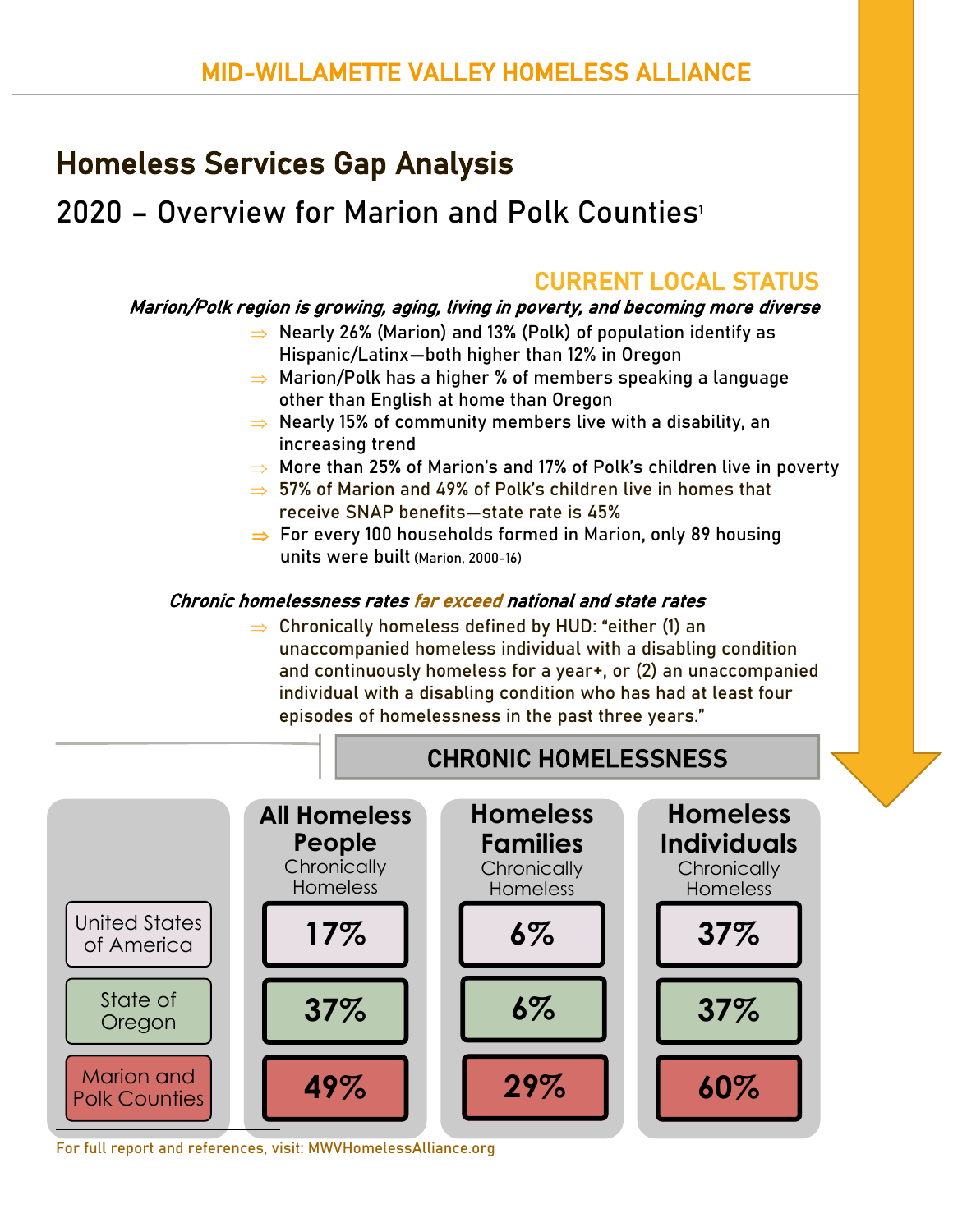### AFFORDABLE HOUSING

- $\Rightarrow$  The region has a 1,200 unit deficit in affordable housing
- $\Rightarrow$  Affordable rent for SSI income is \$250/mo
- $\Rightarrow$  Affordable rent at mean renter wage is: \$694/mo (Marion) and \$502/mo (Polk)
- $\Rightarrow$  40% (Marion) and 35% (Polk) of all households are renting households
- $\Rightarrow$  The region needs 30% more affordable housing units to meet current demand

| <b>Affordable Housing Supply Vs. Need</b>                                                                                                                             | Polk | <b>Marion</b> |
|-----------------------------------------------------------------------------------------------------------------------------------------------------------------------|------|---------------|
| Affordable Housing Units in Inventory                                                                                                                                 | 839  | 3146          |
| Need (Equity) Distribution Percent                                                                                                                                    | 1.8% | 7.1%          |
| <b>Equitable Distribution of Units</b>                                                                                                                                | 1169 | 4530          |
| <b>Units/Equitable Distribution of Units</b><br>*Calculates how severe the gap is for supply meeting<br>demand. 100% is supply meeting demand; ideal is above<br>100% | 72%  | 69%           |

### MWVHA Housing Inventory Count

Total number of homeless beds =1,152



## HOMELESS SHELTERS

- $\Rightarrow$  Families without minor children have no options to stay together in an emergency
- $\Rightarrow$  No permanent, low-barrier emergency shelters for people with pets, male/female partners, or families with male children over the age of 12
	- $\Rightarrow$  Region lacks non-sobriety shelter options

 $\Rightarrow$  Emergency warming shelter bed nights nearly doubled in one year to over 7,400 bed nights by creating a duration (full winter season) emergency shelter